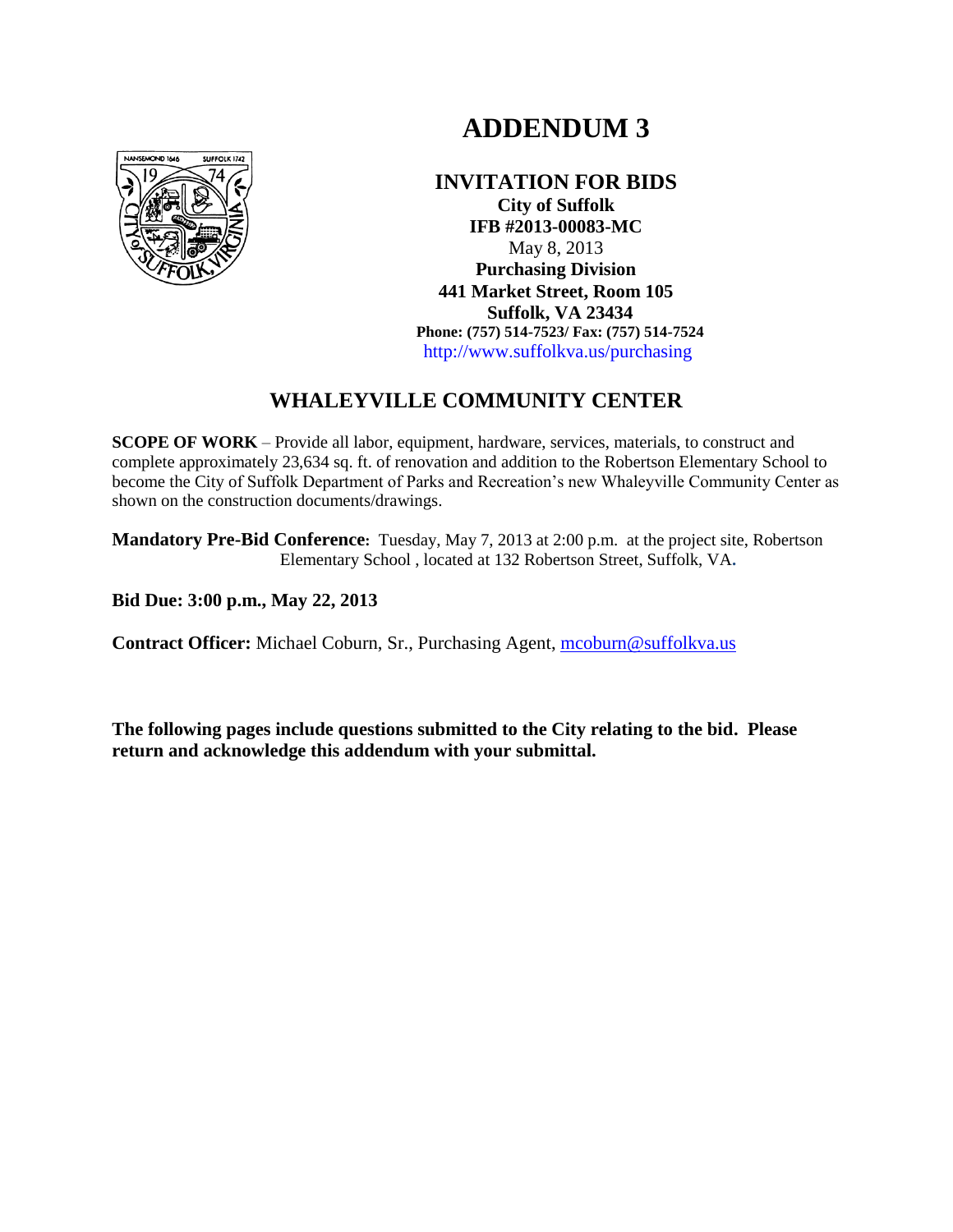Whaleyville Community Center Suffolk VA-Project # 1202-10

1. Regarding the roof and accent panels noted in your responses in Addendum No. 2, with the use of the insulated standing seam "sandwich" roof panels (the Star Building System "IBL" or similar) the panels (and seams) come in only three widths, 30" , 36" or 42". Section 133419, paragraph 2.4.A.5. notes 16". What width should we use? Also, Addendum No. 2, SKA-3 notes the accent panels as standing seam. Standing seam wall panels are not available. I'd like to propose MBCI 12" wide FW-120 "flat - smooth" 24 ga. wall panels. This is a concealed fastener wall panel that does come in the same "Colonial Red" color asked for. You can access product information on the panel at [www.mbci.com/fw.html.](http://www.mbci.com/fw.html) MBCI's equal roof panel is the Eco-ficient Series "Insulated BattenLok." It can be accessed at [www.mbci.com/insulatedbattenlok.html.](http://www.mbci.com/insulatedbattenlok.html) Both have the Signature 300 "Colonial Red" color.

#### **Response: As long as the substitute material is equal or better than the "basis of design", the material is acceptable. The accent panels can be smooth. Use the 30" width for the insulated roof panels.**

2. The exposed fastener wall panels are white in color. What will the proposed color be for the gutters and downspouts, Colonial Red or white?

**Response: The intent is to color coordinate/blend the colors of the gutters and downspouts with the adjacent material color, i.e., gutters at the metal building should match the roof and accent wall panel of "colonial red" and the downspouts to blend/coordinate with the wall colors and could be white.**

3. Sheet S001, under Relevant Code Information, is the roof dead load of 20 psf correct?

**Response: Use a collateral load of 5 psf plus the metal building dead load.**

4. In Section 133419 – Metal Building Systems, paragraph 2.2.B.3.b., is the 1/480 span correct? It seems excessive for cold form secondary structural.

#### **Response: The deflection criteria can be 1/240 in lieu of 1/480.**

5. We cannot locate any operable partitions as specified in Section 102226; please advise.

**Response: The operable partition is at the Senior Center Room where the cabinets/sink is located and adjacent to the kitchen. Purpose is only to conceal these cabinets and sink when Room is used for other functions. See sheets A101 and 1/A105.**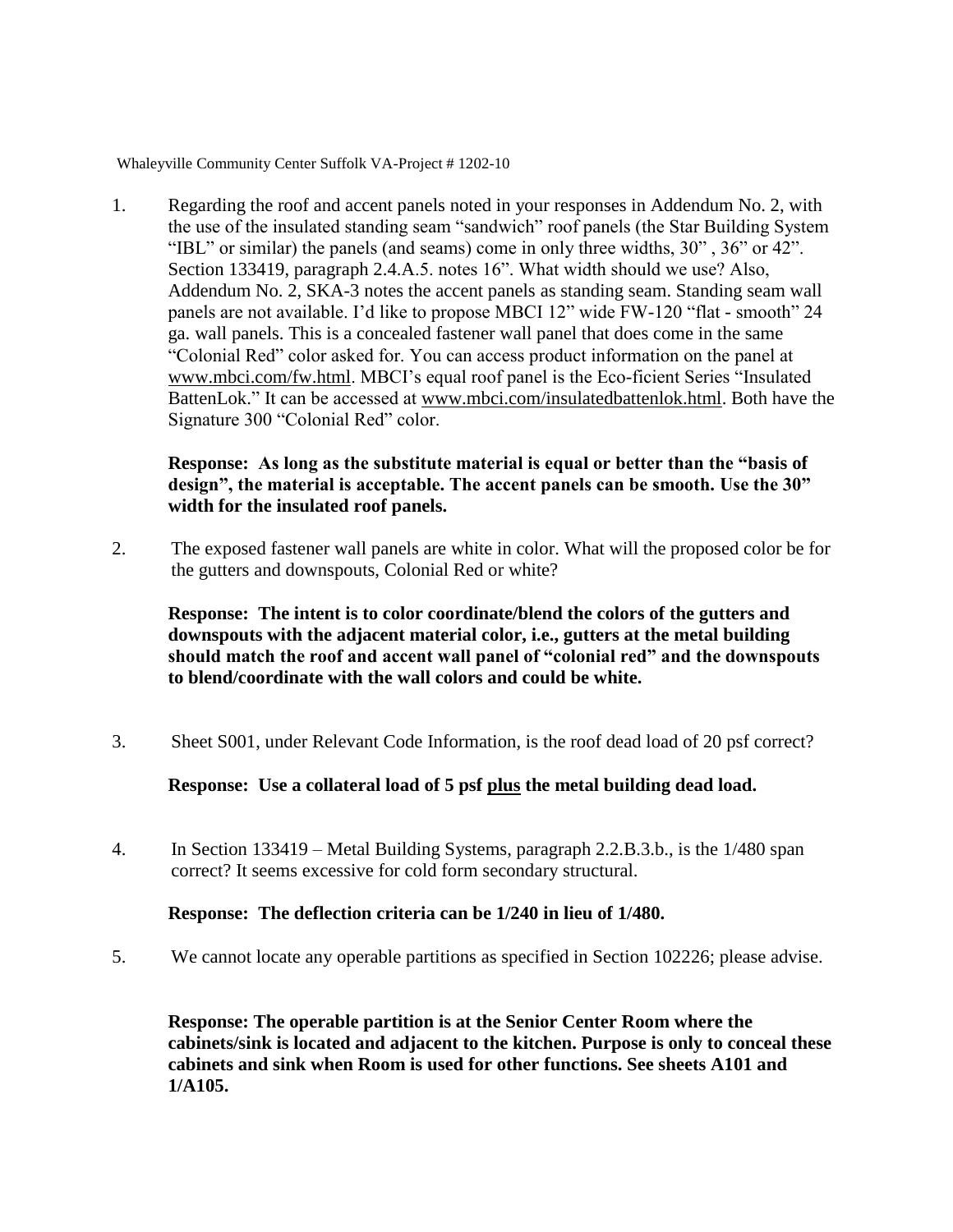6. Section 102113 Toilet Compartments - The specifications call out for a Class A product based on the flame spread ratings required while the building construction type and use would permit a Class B product which is considerably less expensive with more manufacturers able to bid. Should we provide a proposal for Class B materials?

#### **Response: Flame spread should have been 75 instead of the 25 listed – so yes, Class B solid polymer compartments are acceptable.**

7. Sheet C6.3 has a detail of a pipe bollard. I cannot locate any bollards; are there any new pipe bollards in this project?

#### **Response: Bollard detail can be ignored – none is being used.**

8. Section 6/A302 shows a "Concrete Pad – See Structural Drawings". The Foundation Plan on Sheet S101 does not indicate a slab in the Generator Enclosure. Please advise.

#### **Response: The slab for the generator should be 6 inches thick, 3000 psi air entrained concrete slab reinforced with fiber mesh on 4 inches of porous fill.**

9. Request available water flow pressure.

**Response: the water flow is sufficient for the fire sprinkler demands**. **See the attached memo from the Interim Fire Chief relating to flow characteristics.**